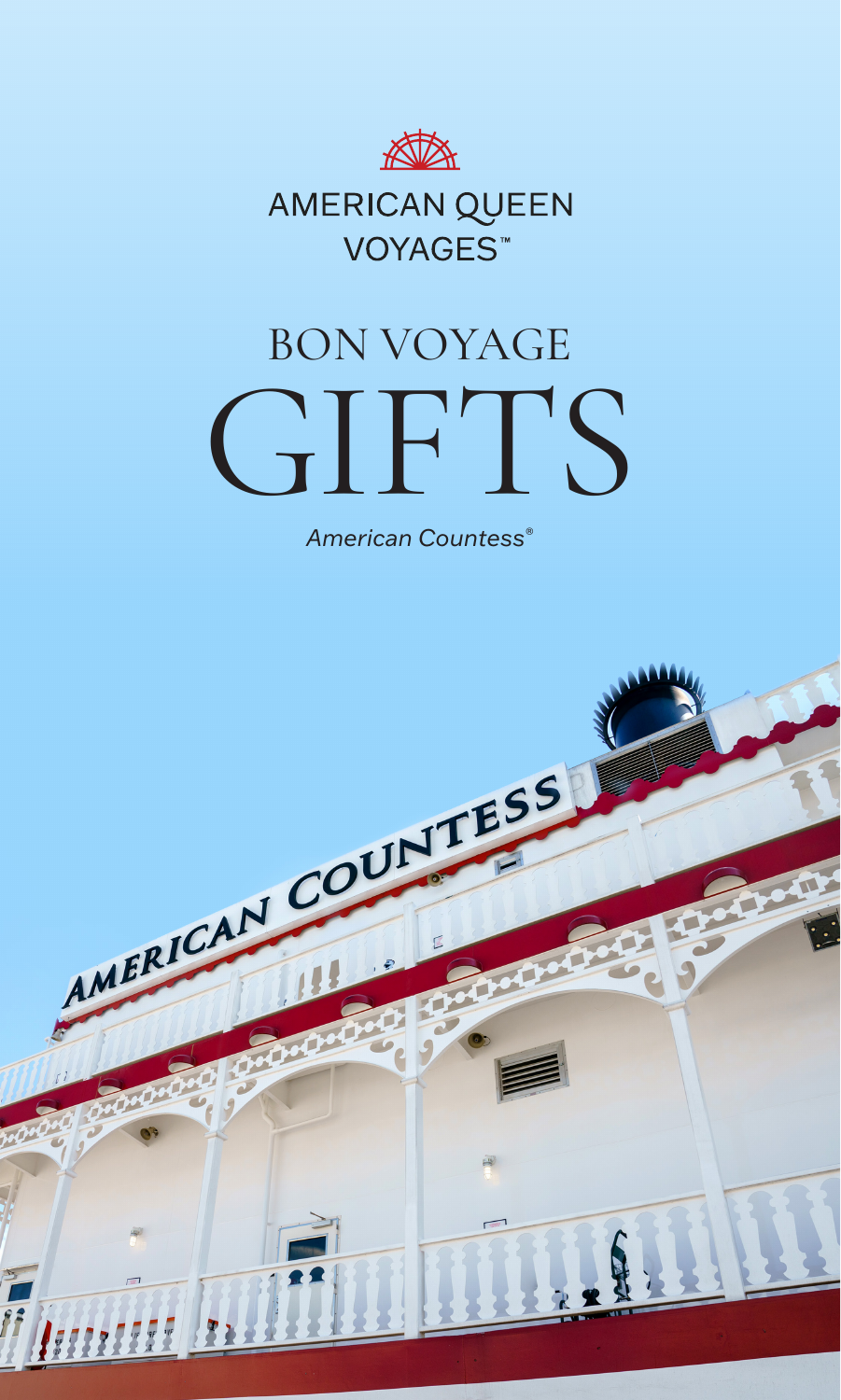## GIFTS OF WINE

## Champagne & Sparkling

| Perrier-Jouët Belle Epoque              |  |
|-----------------------------------------|--|
|                                         |  |
| <b>Veuve Clicquot</b>                   |  |
|                                         |  |
| <b>Taittinger Brut La Française</b>     |  |
|                                         |  |
| <b>Fantinel Prosecco</b>                |  |
|                                         |  |
| Saint-Hilaire Blanquette de Limoux Brut |  |
|                                         |  |
| Veglio Moscato d'Asti                   |  |
|                                         |  |

## White

| <b>Cakebread Chardonnay</b>      |  |
|----------------------------------|--|
| Louis Jadot Pouilly Fuissé       |  |
|                                  |  |
| <b>Nautilus Sauvignon Blanc</b>  |  |
|                                  |  |
| <b>Italo Cescon Pinot Grigio</b> |  |
|                                  |  |
| <b>St. Urbans-Hof Riesling</b>   |  |
|                                  |  |

## Red

| <b>Emmolo Merlot</b>                     |  |
|------------------------------------------|--|
| <b>Jamieson Ranch Vineyards</b>          |  |
| Double Lariat Cabernet Sauvignon         |  |
| Crozes-Hermitage Les Trois Chênes        |  |
| <b>Sharecropper's Cabernet Sauvignon</b> |  |
| <b>Durigutti Malbec</b>                  |  |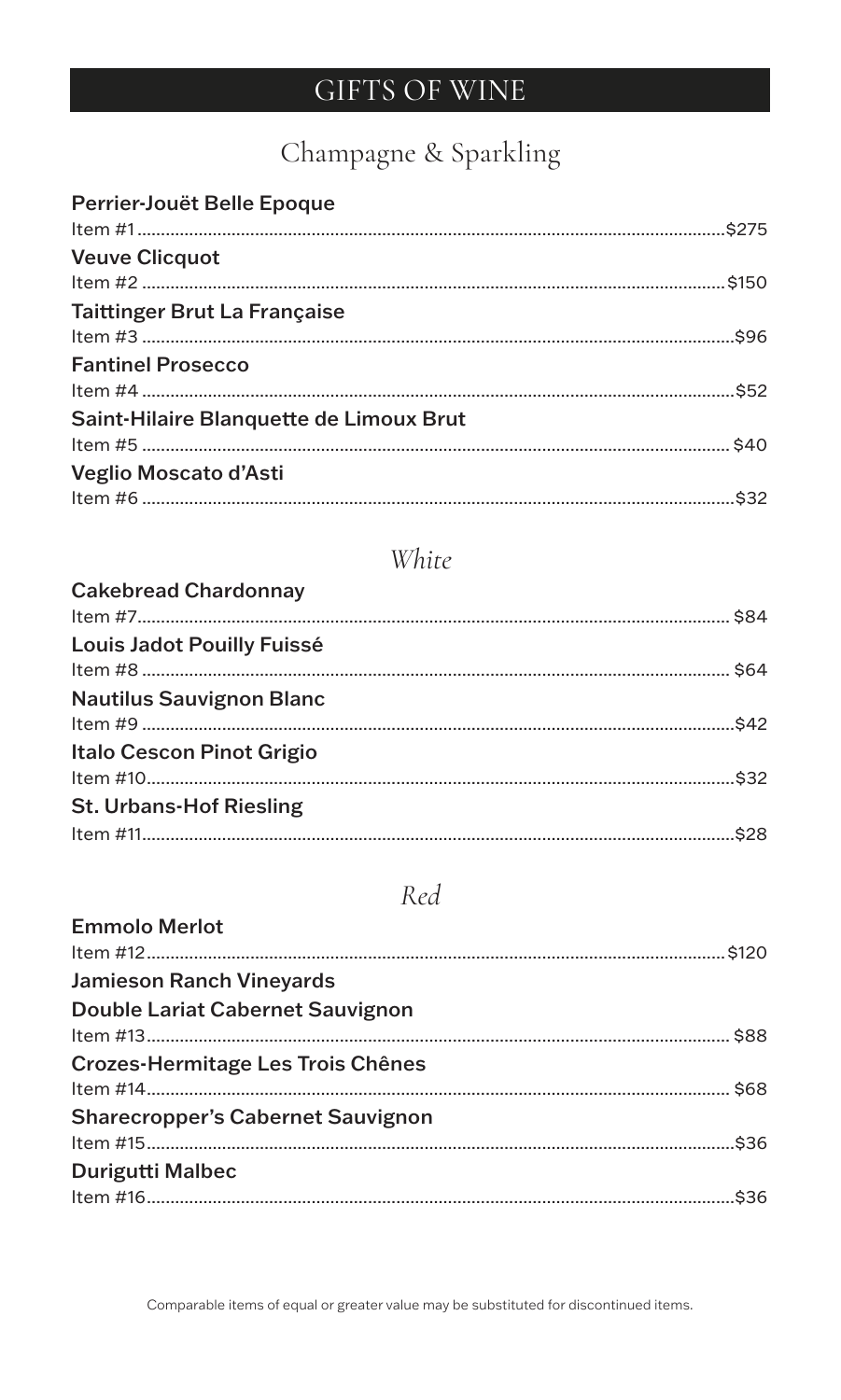## GIFT PACKAGES

#### Premium Gift Package:

## Taittinger Brut La Française, a Large Floral Arrangement, 1/2 Dozen Chocolate-Covered Strawberries and a \$100 Onboard Credit Item #20.........................................................................................................................\$285 Deluxe Gift Package: Saint-Hilaire Blanquette de Limoux Brut, a Medium Floral Arrangement, 1/2 Dozen Chocolate-Covered Strawberries and a \$50 Onboard Credit Item #21...........................................................................................................................\$175 Classic White Wine Gift Package: Louis Jadot Pouilly Fuissé, a Fruit Basket and a Medium Floral Arrangement Item #22 ..........................................................................................................................\$135 Classic Red Wine Gift Package:

Sharecropper's Cabernet Sauvignon, a Fruit Basket and a Medium Floral Arrangement Item #23..........................................................................................................................\$125

## SPECIAL OCCASION

#### A Large Floral Arrangement Item #30......................................................................................................................... \$100 A Medium Floral Arrangement Item #31.............................................................................................................................\$75 An Assortment of Seasonal Fruit Item #32 ........................................................................................................................... \$25 1/2 Dozen Chocolate-Covered Strawberries Item #33............................................................................................................................\$18 Birthday/Anniversary Cake (Serves 8-10) Item #34...........................................................................................................................\$40

## KEEPSAKE GIFT

| An American Duchess Charger Plate |  |
|-----------------------------------|--|
|                                   |  |

## ONBOARD CREDITS

| \$100 Onboard Credit |  |
|----------------------|--|
|                      |  |
| \$50 Onboard Credit  |  |
|                      |  |